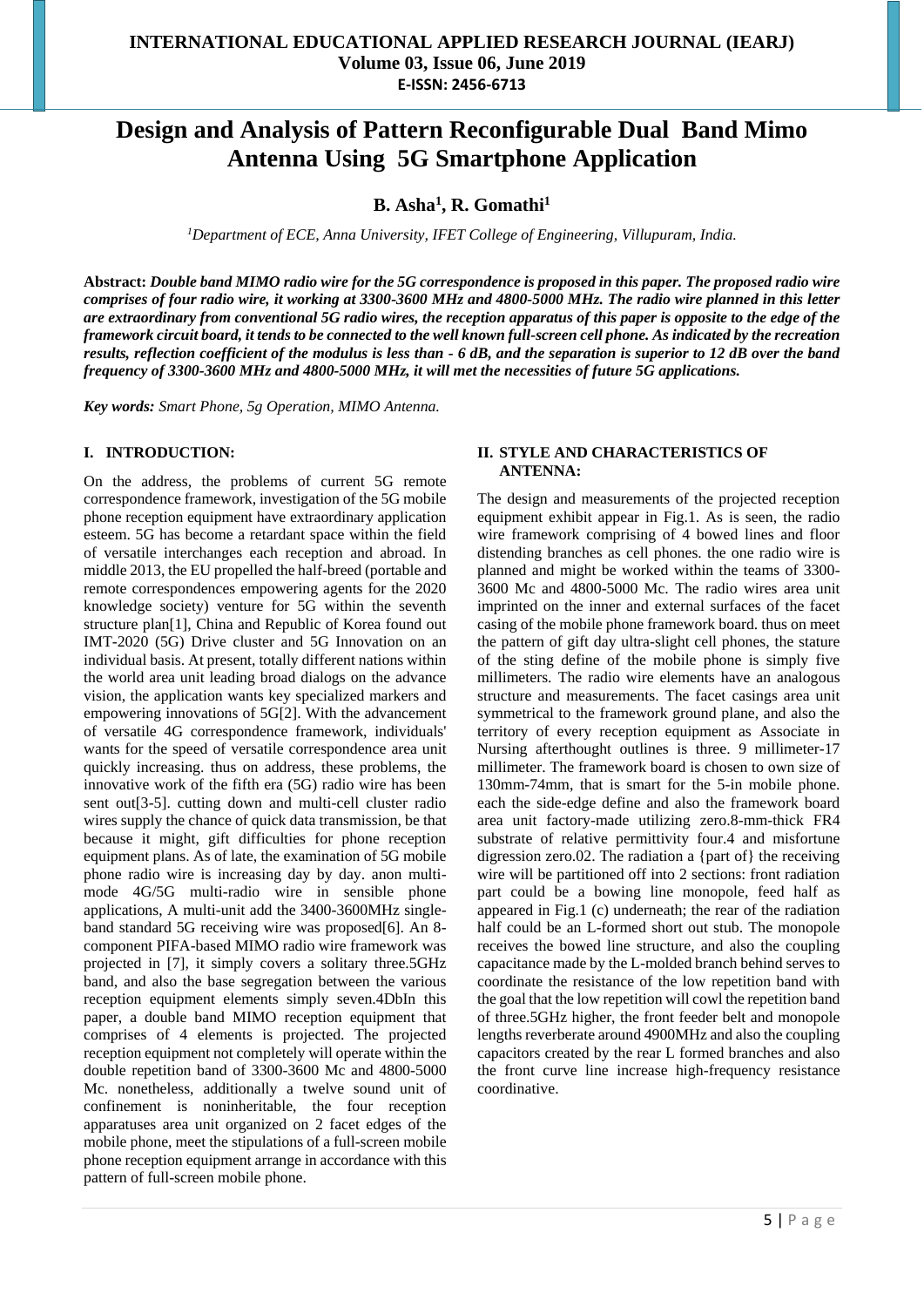## **INTERNATIONAL EDUCATIONAL APPLIED RESEARCH JOURNAL (IEARJ) Volume 03, Issue 06, June 2019 E-ISSN: 2456-6713**



Figure 1: The projected antenna array structure (a. Antenna 3D model (b. Antenna model prime read (c. Antenna component main read (d. antenna component rear read.

### **III. SIMULATION AND RESULT:**

The reenacted outcomes were performed by utilizing analysis of MatLab package inc. Fig. 2: 3D undulation.



**Figure 2:** 3D undulation



**Figure 3:** Reflection constant



**Figure 4:** Transmission constant



**Figure 5:** Antenna potency